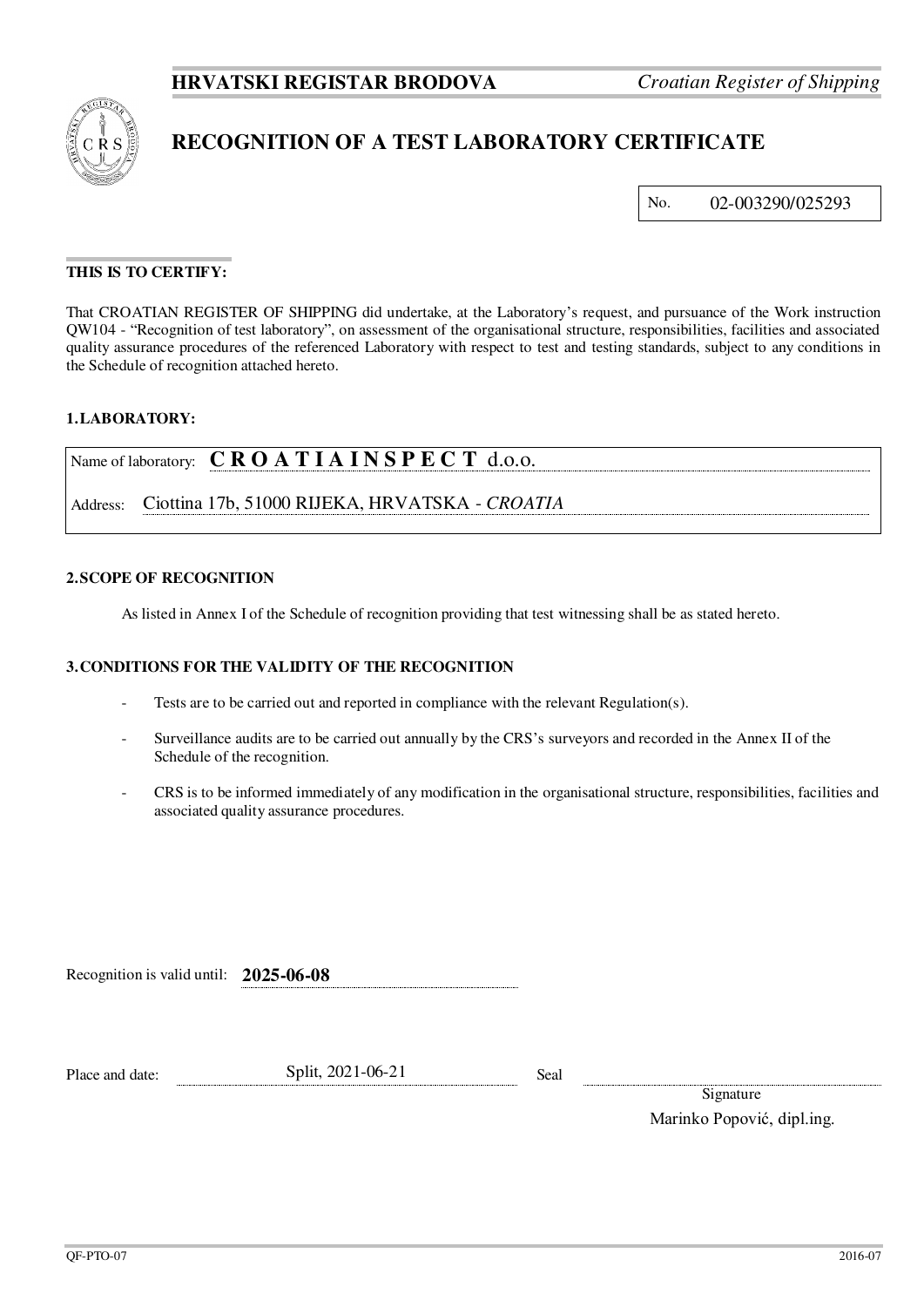# **SCHEDULE OF RECOGNITION**

Annex I to Certificate No: <br> No. 02-003290/025293

| Item<br>No. | Test method                                                                                                                          | Regulation                                                        | Test standards<br>(latest edition)       | Test witnessing<br>mode (see note) | Comments |
|-------------|--------------------------------------------------------------------------------------------------------------------------------------|-------------------------------------------------------------------|------------------------------------------|------------------------------------|----------|
| 1.          | Radiografska ispitivanja<br>Radiographical testings                                                                                  | CRS Rules Part 25.<br>CRS Rules Part 26.                          | EN-444<br><b>HRN EN-1435</b><br>EN 12517 | (2)                                |          |
| 2.          | Ispitivanje debljine stijenke<br>cijevi računalnom<br>radiografijom<br>Digital radiographic<br>examination of pipe wall<br>thickness | CRS Rules Part 25.<br>CRS Rules Part 26.                          | <b>HRN EN-16407-1</b>                    | (2)                                |          |
| 3.          | Ispitivanja ultrazvukom<br>Ultrasonic testings                                                                                       | CRS Rules Part 25.<br>EN-583 1-6<br>EN-1714<br>CRS Rules Part 26. |                                          | (2)                                |          |
| 4.          | Ispitivanja magnetskim<br>česticama<br>Magnetic particle testings                                                                    | CRS Rules Part 25.<br>CRS Rules Part 26.                          | <b>EN 1290</b>                           | (2)                                |          |
| 5.          | Ispitivanja penetrirajućim<br>tekućinama<br>Dye penetrant testings                                                                   | CRS Rules Part 25.<br>CRS Rules Part 26.                          | EN 571-1                                 | (2)                                |          |
| 6.          | Ispitivanje izolacije na<br>probojni napon<br>Testing of the dielectric<br>strength on the insulating<br>layers                      | CRS Rules Part 12.                                                |                                          | (3)                                |          |
| 7.          | Ispitivanje propuštanja<br>vakuum metodom<br>Testing of the leakage by<br>vacuum method                                              | CRS Rules Part 1.                                                 |                                          | (3)                                |          |
| 8.          | Ispitivanje antikorozijske<br>zaštite<br>Testing of anticorrosive<br>protection                                                      | CRS Rules Part 1.                                                 | ISO-2178<br>ISO-2409                     | (2)                                |          |
| 9.          | Ispitivanje stručne<br>sposobnosti zavarivača<br>Testing of professional ability<br>of welders                                       | CRS Rules Part 26.                                                | <b>EN ISO 9606-1</b>                     | (2)                                |          |

Note:

- (1) Except otherwise agreed upon, the CRS witnessing is compulsory for every test.
- (2) First test and one per 4 years.
- (3) CRS witnessing is not compulsory.

Page 2 of 3